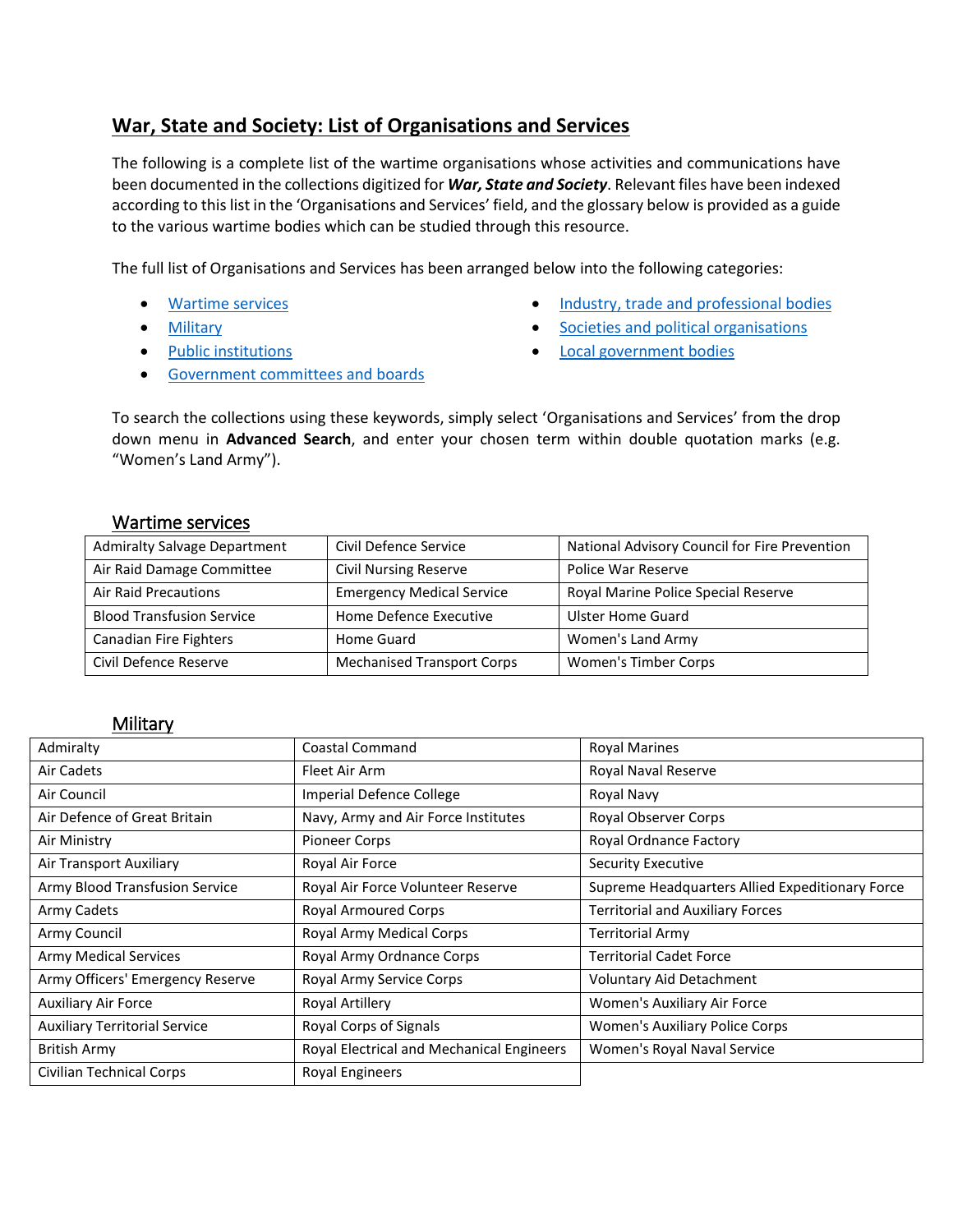## <span id="page-1-0"></span>Public institutions

| Advisory Building and Civil Engineering Council                | Ministry of Education                            |
|----------------------------------------------------------------|--------------------------------------------------|
| Association of Councils of Counties and Cities                 | Ministry of Food                                 |
| <b>Attorney General's Office</b>                               | Ministry of Fuel and Power                       |
| <b>Automobile Association</b>                                  | Ministry of Health                               |
| <b>Auxiliary Coastguard</b>                                    | Ministry of Home Security                        |
| <b>Auxiliary Fire Service</b>                                  | Ministry of Information                          |
| <b>Auxiliary Police</b>                                        | Ministry of Labour                               |
| <b>Bank of England</b>                                         | Ministry of Labour and National Service          |
| <b>Board of Education</b>                                      | Ministry of National Insurance                   |
| <b>British Broadcasting Corporation</b>                        | Ministry of Pensions                             |
| <b>British Council</b>                                         | Ministry of Production                           |
| <b>British Supply Council</b>                                  | Ministry of Reconstruction                       |
| <b>Burma Office</b>                                            | Ministry of Shipping                             |
| <b>Central Electricity Board</b>                               | Ministry of Supply                               |
| Central Institute of Art and Design                            | Ministry of Supply and Aircraft Production       |
| Central Office of Information                                  | Ministry of Town and Country Planning            |
| <b>Central Statistical Office</b>                              | Ministry of Transport                            |
| Church of England                                              | Ministry of War Transport                        |
| <b>Colonial Office</b>                                         | Ministry of Works                                |
| <b>Convention of Royal Burghs</b>                              | Ministry of Works and Buildings                  |
| Crown Film Unit                                                | Ministry of Works and Planning                   |
| Department of Agriculture for Scotland                         | <b>National Arbitration Tribunal</b>             |
| Department of Health for Scotland                              | <b>National Camps Corporation</b>                |
| Department of Overseas Trade                                   | National Council for Maternity and Child Welfare |
| Department of Scientific and Industrial Research               | National Domestic Poultry Keepers' Council       |
| <b>Dominions Office</b>                                        | <b>National Fire Service</b>                     |
| Duchy of Lancaster                                             | <b>National Fitness Council</b>                  |
| Economic Section of the War Cabinet Secretariat                | <b>National Gas Council</b>                      |
| <b>Electricity Commission</b>                                  | <b>National Health Service</b>                   |
| <b>Entertainments National Service Association</b>             | <b>National Parks Association</b>                |
| Foreign Office                                                 | <b>National Production Advisory Council</b>      |
| <b>Forestry Commission</b>                                     | National Register of Industrial Art Designers    |
| <b>High Court</b>                                              | National Service Hostels Corporation             |
| <b>HM Customs and Excise</b>                                   | <b>National Trust</b>                            |
| <b>HM Treasury</b>                                             | Newsprint Supply Company                         |
| Home Office                                                    | Office of HM Paymaster General                   |
| <b>House of Commons</b>                                        | Office of the Prime Minister                     |
| India Office                                                   | Organisation for Dealing with Waste              |
| <b>Industrial Court</b>                                        | Petroleum Department                             |
| <b>Inland Revenue</b>                                          | <b>Police Federation</b>                         |
| Joint Planning and Intelligence Organisation                   | Privy Council                                    |
| Legislative Authority for the Continuation of Emergency Powers | <b>Public Assistance Authorities</b>             |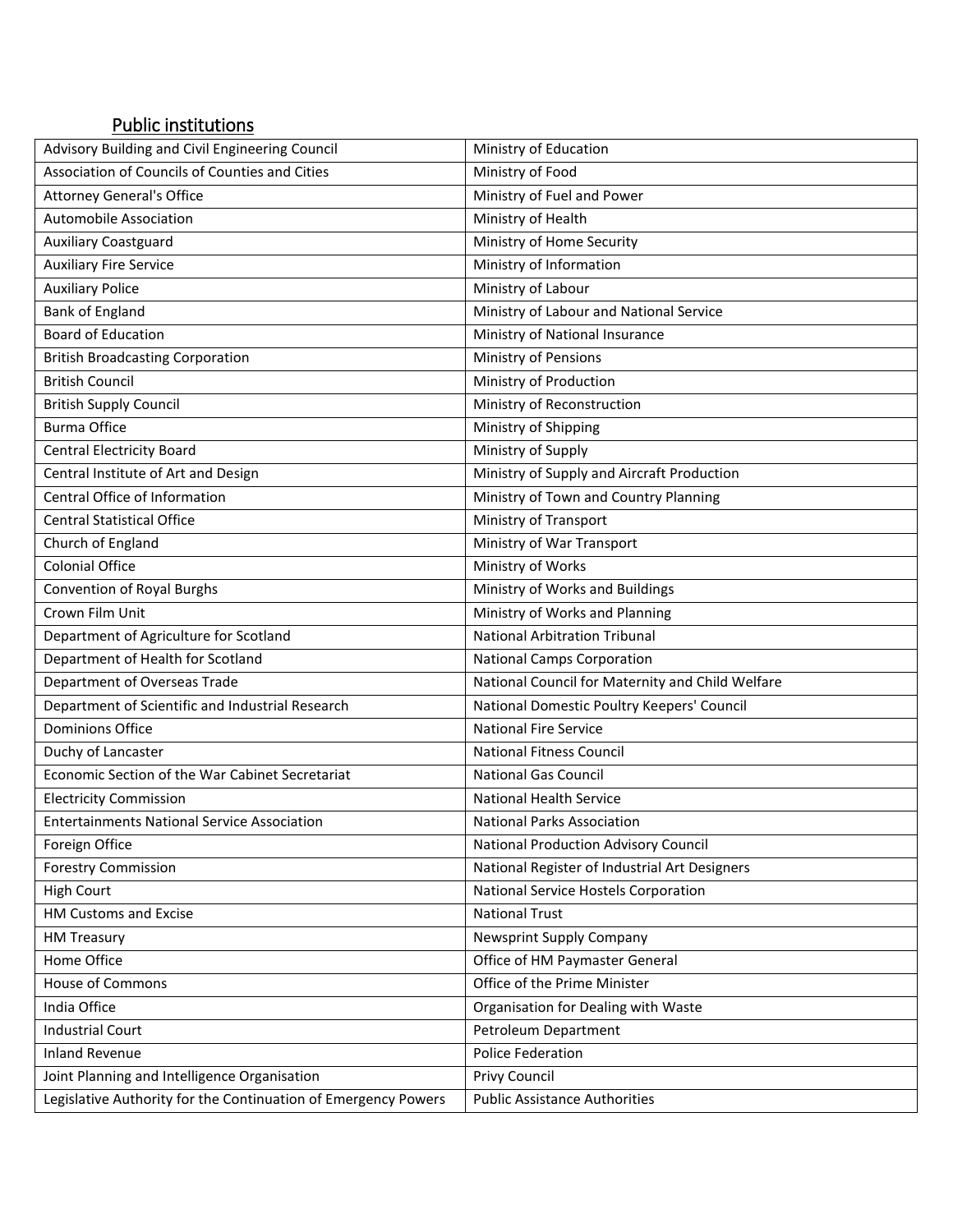| <b>Medical Research Council</b>              | Railway and Canal Commission                                      |
|----------------------------------------------|-------------------------------------------------------------------|
| <b>Merchant Navy</b>                         | Royal Commission on the Distribution of the Industrial Population |
| Metropolitan Police                          | Royal Courts of Justice                                           |
| Mines Department                             | Scottish Office                                                   |
| Ministry of Agriculture and Fisheries        | <b>Security Service</b>                                           |
| Ministry of Agriculture for Northern Ireland | <b>Statistics and Intelligence Division</b>                       |
| Ministry of Aircraft Production              | Survey of Economic and Financial Plans                            |
| Ministry of Civil Aviation                   | War Damage Commission                                             |
| Ministry of Economic Warfare                 | War Office                                                        |

## <span id="page-2-0"></span>Government committees and boards

| <b>Accessory Food Factors Committee</b>                    | Inter-Departmental Conference on Livestock Policy           |
|------------------------------------------------------------|-------------------------------------------------------------|
| Ad Hoc Committee on the Control of Rents of Furnished Lets | Inter-Departmental Overseas Travel Committee                |
| Advisory Committee on Nutrition                            | <b>International Rubber Committee</b>                       |
| Advisory Committee on the Evacuation of School Children    | <b>International Wheat Advisory Committee</b>               |
| <b>Advisory Council on Aliens</b>                          | Joint Committee of the Four Secondary Associations          |
| <b>Aeronautical Research Committee</b>                     | Joint Consultative Committee                                |
| <b>Agricultural Executive Committees</b>                   | Juvenile Employment Board                                   |
| Agricultural Sub-Committee                                 | Legislation Committee                                       |
| <b>Agricultural Wages Board</b>                            | Licensing Sub-Committee                                     |
| Air Raid Precautions (Organisation) Sub-Committee          | Lord President's Committee                                  |
| <b>Allied Supplies Executive</b>                           | Luxmoore Committee                                          |
| Anderson Committee                                         | Machinery of Government Committee                           |
| Assistance Board                                           | Man Power (Policy) Sub-Committee                            |
| <b>Bacon Development Board</b>                             | Man Power (Priority) Sub-Committee                          |
| <b>Bacon Marketing Board</b>                               | Man Power Committee                                         |
| <b>Barlow Commission</b>                                   | <b>Materials Committee</b>                                  |
| <b>Barlow Committee</b>                                    | <b>Maxwell Committee</b>                                    |
| Battle of the Atlantic Committee                           | <b>Medical Advisory Committee</b>                           |
| <b>Beveridge Committee</b>                                 | Medical Personnel (Priority) Committee                      |
| <b>Board of Control</b>                                    | Military Service (Hardship) Committees                      |
| Board of Inland Revenue                                    | Military Training (Hardship) Committees                     |
| Board of Investigation on the Coal Mining Industry         | Milk Control Board                                          |
| <b>Bolero Combined Committee</b>                           | Milk Marketing Board                                        |
| <b>Burghley Committee</b>                                  | Milk Sub-Committee                                          |
| <b>Burnham Committee</b>                                   | <b>Milne Committee</b>                                      |
| Cabinet Committee on Demobilisation                        | Ministerial Committee on Economic Aspects of Reconstruction |
| <b>Care Committees</b>                                     | Ministerial Committee on Import Priority                    |
| <b>Catering Wages Commission</b>                           | Moyne Committee                                             |
| Cave Committee                                             | National Air Raid Precautions Animals Committee             |
| <b>Central Dental War Committee</b>                        | National Air Raid Precautions Committee                     |
| Central Emergency Committee for Nursing                    | <b>National Savings Committee</b>                           |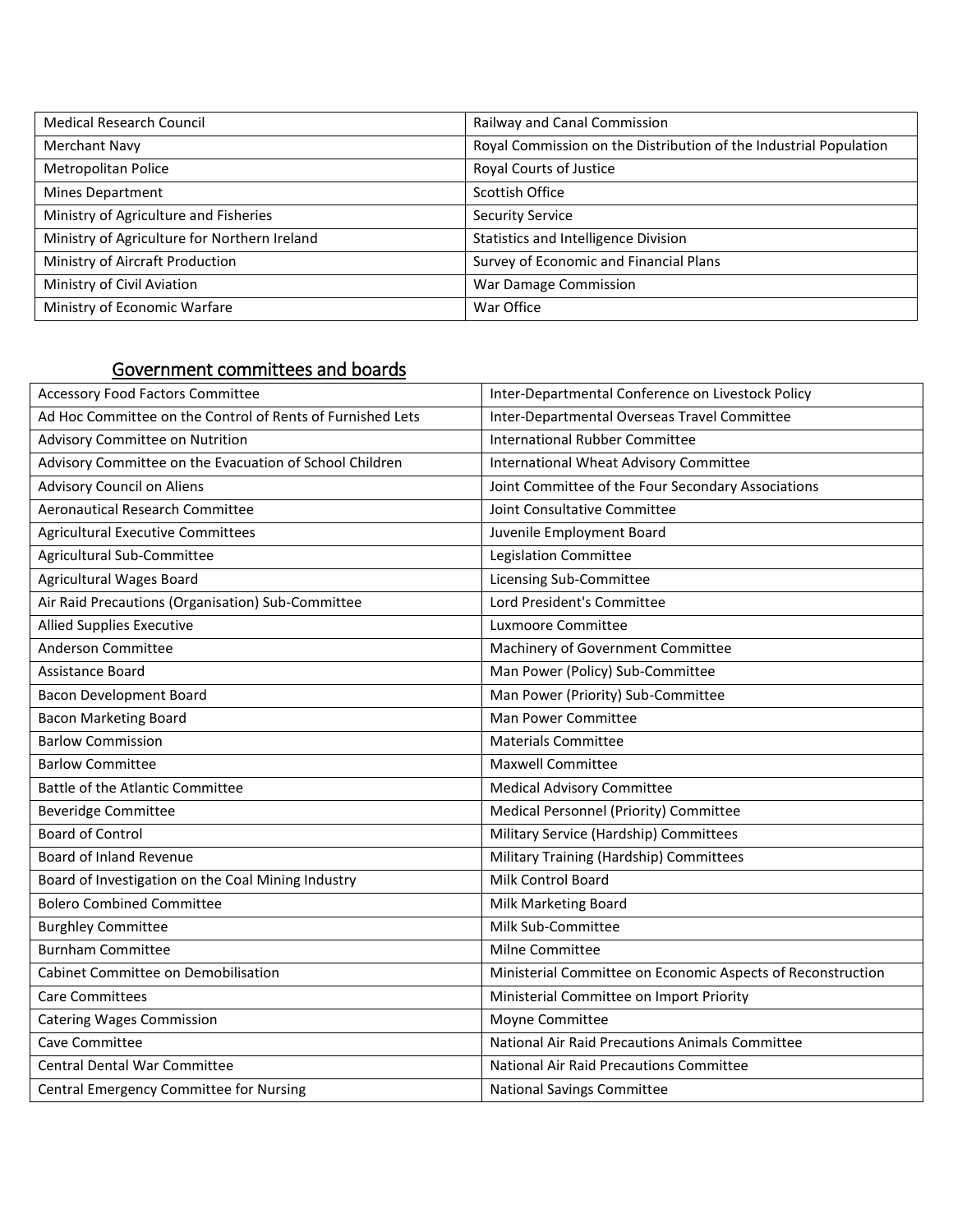| Central Emergency Committee of the British Medical Association | <b>National Youth Committee</b>                             |
|----------------------------------------------------------------|-------------------------------------------------------------|
| <b>Central Medical War Committee</b>                           | Night Air Defence Committee                                 |
| <b>Central Midwives Board</b>                                  | <b>Non-Munitions Committee</b>                              |
| <b>Central Milk Distributive Committee</b>                     | North American Supply Committee                             |
| Central Price Regulation Committee                             | North of Scotland Hydro-Electric Board                      |
| <b>Central Transport Committee</b>                             | Nutrition Committee of the Medical Research Council         |
| Children's Overseas Reception Board                            | Official Committee on War Memorials                         |
| Civil Defence and General Purposes Committee                   | Official Sub-Committee on Food Policy                       |
| Civil Defence Committee                                        | Official Sub-Committee on Industrial Problems               |
| Civil Defence Executive Sub-Committee                          | Oil Control Board                                           |
| Civil Defence Sub-Committee of Imperial Defence                | <b>Overseas Supply Committee</b>                            |
| Clothing Sub-Committee                                         | <b>Overseas Travel Committee</b>                            |
| <b>Coal Commission</b>                                         | Palestine War Supply Board                                  |
| <b>Coal Committee</b>                                          | Passive Defence Sub-Committee                               |
| Coal Mines Reorganisation Commission                           | Perry Committee                                             |
| <b>Combined Exports Committee</b>                              | Petroleum Board                                             |
| Combined Pulp and Paper Committee                              | <b>Pit Committees</b>                                       |
| <b>Combined Raw Materials Board</b>                            | <b>Planning Committee</b>                                   |
| Committee of Imperial Defence                                  | Poisons Board                                               |
| Committee on Alternative Fuels for Road Vehicles               | Post-War Reconstruction Committee                           |
| Committee on Artists and Designers                             | Post-War Statistics Committee                               |
| Committee on Communism                                         | Price Equivalents Committee                                 |
| Committee on Distribution of Industry                          | Price Sub-Committee                                         |
| Committee on Economic Policy                                   | Production and Materials Priority Committee                 |
| Committee on Emergency Legislation                             | <b>Production Committee</b>                                 |
| Committee on Evacuation                                        | <b>Production Council</b>                                   |
| Committee on Export Surpluses                                  | <b>Production Executive</b>                                 |
| Committee on High Temperature Carbonisation                    | Propaganda Sub-Committee                                    |
| Committee on Internal Economic Problems                        | <b>Public Accounts Committee</b>                            |
| Committee on Location of Industry                              | <b>Public Health Committee</b>                              |
| Committee on Low Temperature Carbonisation                     | <b>Publicity Sub-Committee</b>                              |
| Committee on Marginal Production                               | Railway Companies' Technical Air Raid Precautions Committee |
| Committee on Nutrition in the Colonial Empire                  | Railway Executive Committee                                 |
| Committee on Nutrition in the Colony of British Honduras       | <b>Reconstruction Committee</b>                             |
| Committee on Official Histories                                | <b>Reconstruction Problems Committee</b>                    |
| Committee on Overlord Preparations                             | Relief Sub-Committee                                        |
| Committee on Post-War Internal Economic Problems               | <b>Retail Trade Committee</b>                               |
| Committee on Production                                        | <b>Ridley Committee</b>                                     |
| Committee on Reconstruction of Town and Country                | Royal Society Food (War) Committee                          |
| <b>Committee on Reconstruction Problems</b>                    | <b>Rule Committee</b>                                       |
| Committee on Road Safety                                       | Scholarship Committee                                       |
| Committee on Surpluses                                         | Scientific Advisory Committee                               |
| Committee on the Civil Defence Bill                            | Scientific Committee on Food Policy                         |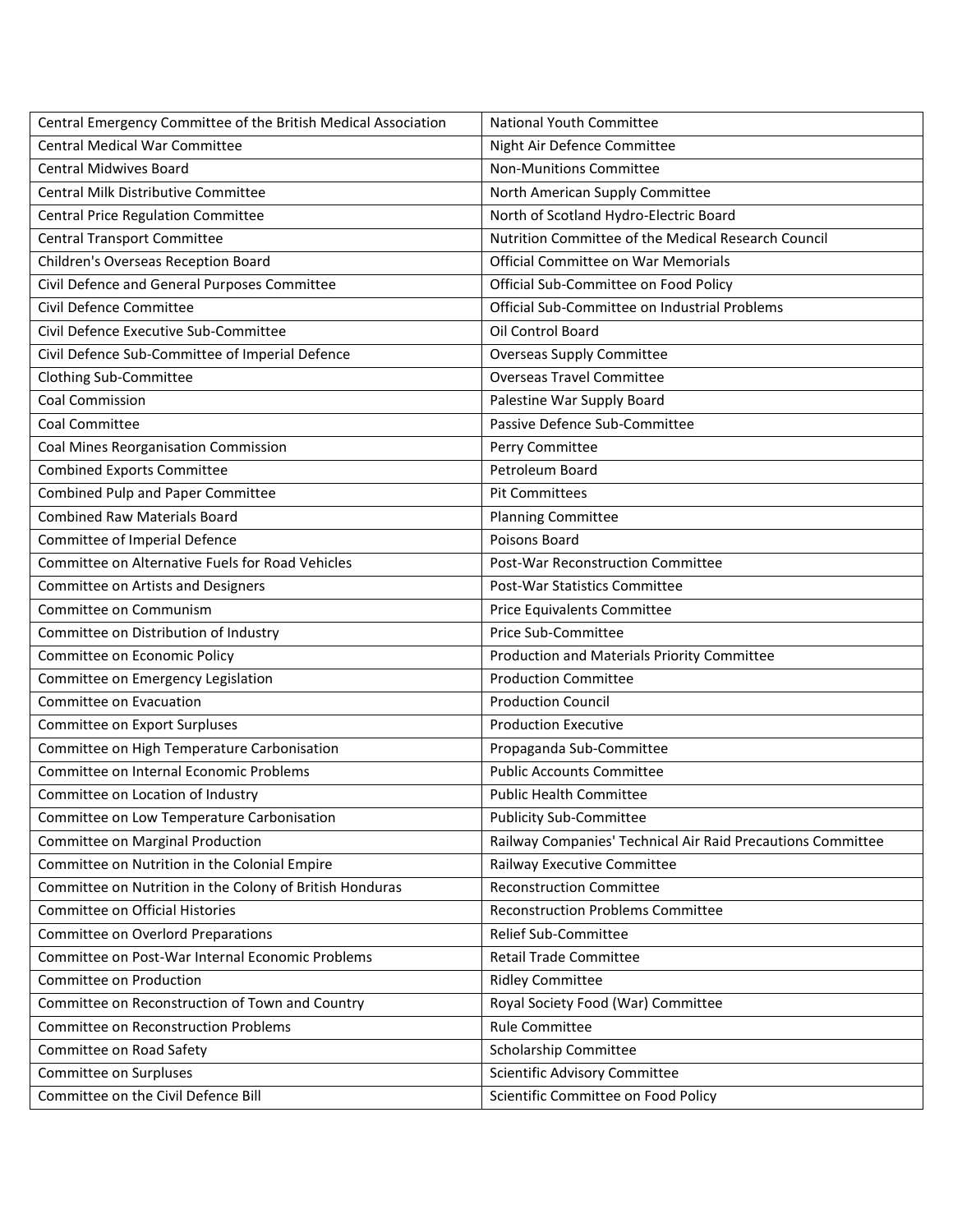| Committee on the Employment of Artists in Wartime            | Scientific Research Committee                                 |
|--------------------------------------------------------------|---------------------------------------------------------------|
| Committee on the Employment of Women in Agriculture          | <b>Scott Committee</b>                                        |
| Committee on the Grant of Honours, Decorations and Medals in | Seamen and Overseas Shipping Committee                        |
| Time of War                                                  |                                                               |
| Committee on the Official Secrets Act                        | Select Committee on National Expenditure                      |
| Committee on the Rationing of Animal Feeding Stuffs          | Service Ministers' Committee                                  |
| Committee on the Re-Distribution of Electoral Constituencies | Serving Members Committee                                     |
| Committee on Water Supply                                    | Shelter Welfare Sub-Committee                                 |
| Committee on Wireless Personnel                              | Shipbuilding Advisory Committee                               |
| Committee on Workers' Holidays                               | Standing Committee on Measures to Counter New Forms of Attack |
| <b>Cotton Board</b>                                          | Standing Committee on Medical and Nutritional Problems        |
| Council for the Encouragement of Music and the Arts          | Standing Joint Committee of Industrial Women's Organisations  |
| Defence Committee                                            | <b>Statistics Sub-Committee</b>                               |
| Defence Powers Compensation Committee                        | Sub-Committee on Accommodation                                |
| Defence Research Policy Committee                            | Sub-Committee on Agricultural Prices                          |
| Design of Dwellings Sub-Committee                            | Sub-Committee on Books                                        |
| Domestic Fuel Planning Committee                             | Sub-Committee on Bread                                        |
| <b>Drafting Sub-Committee</b>                                | Sub-Committee on Civil Liabilities                            |
| <b>Education Committee</b>                                   | Sub-Committee on Civil Supplies                               |
| <b>Emergency Committees</b>                                  | Sub-Committee on Dietary Surveys                              |
| <b>Emergency Repairs and Co-ordination Committee</b>         | Sub-Committee on Evacuation                                   |
| <b>Enforcement Sub-Committee</b>                             | Sub-Committee on Expectant Mothers                            |
| <b>Engineering Advisory Committee</b>                        | Sub-Committee on Fats                                         |
| <b>Entertainment and Instruction Committee</b>               | Sub-Committee on Food Policy                                  |
| <b>Exchange Requirements Committee</b>                       | Sub-Committee on Fruit and Vegetables                         |
| <b>Finance Committee</b>                                     | Sub-Committee on Internment Camps                             |
| Flour (Vitaminisation) Advisory Committee                    | Sub-Committee on Livestock                                    |
| <b>Food Control Committee</b>                                | Sub-Committee on Potatoes                                     |
| <b>Food Policy Committee</b>                                 | Sub-Committee on Proteins                                     |
| <b>Forster Committee</b>                                     | Sub-Committee on the Evacuation of Government Departments     |
| Freshwater Fish Committee                                    | Sub-Committee on the Schedule of Reserved Occupations         |
| <b>Fuel Efficiency Committee</b>                             | Sub-Committee on the Supply of Books                          |
| <b>Geddes Committee</b>                                      | Sub-Committee on Trade, Agriculture and Economic Warfare      |
| <b>Greene Committee</b>                                      | Sub-Committee on Vegetables                                   |
| <b>Hemming Committee</b>                                     | Sub-Committee on Yeast                                        |
| Home Affairs Committee                                       | Surplus Fruit Disposal Committees                             |
| Home Defence Committee                                       | <b>Tanker Tonnage Committee</b>                               |
| Home Grown Cereals Committee                                 | <b>Textile Committee</b>                                      |
| Home Policy Committee                                        | <b>Trade Control Committee</b>                                |
| Hops Marketing Board                                         | Trade Union Consultative Committee                            |
| Housing Sub-Committee                                        | <b>Transport Priority Committee</b>                           |
| Housing War Requirements Committee                           | <b>Transportation Sub-Committee</b>                           |
| <b>Import Duties Advisory Committee</b>                      | Unemployment Assistance Board                                 |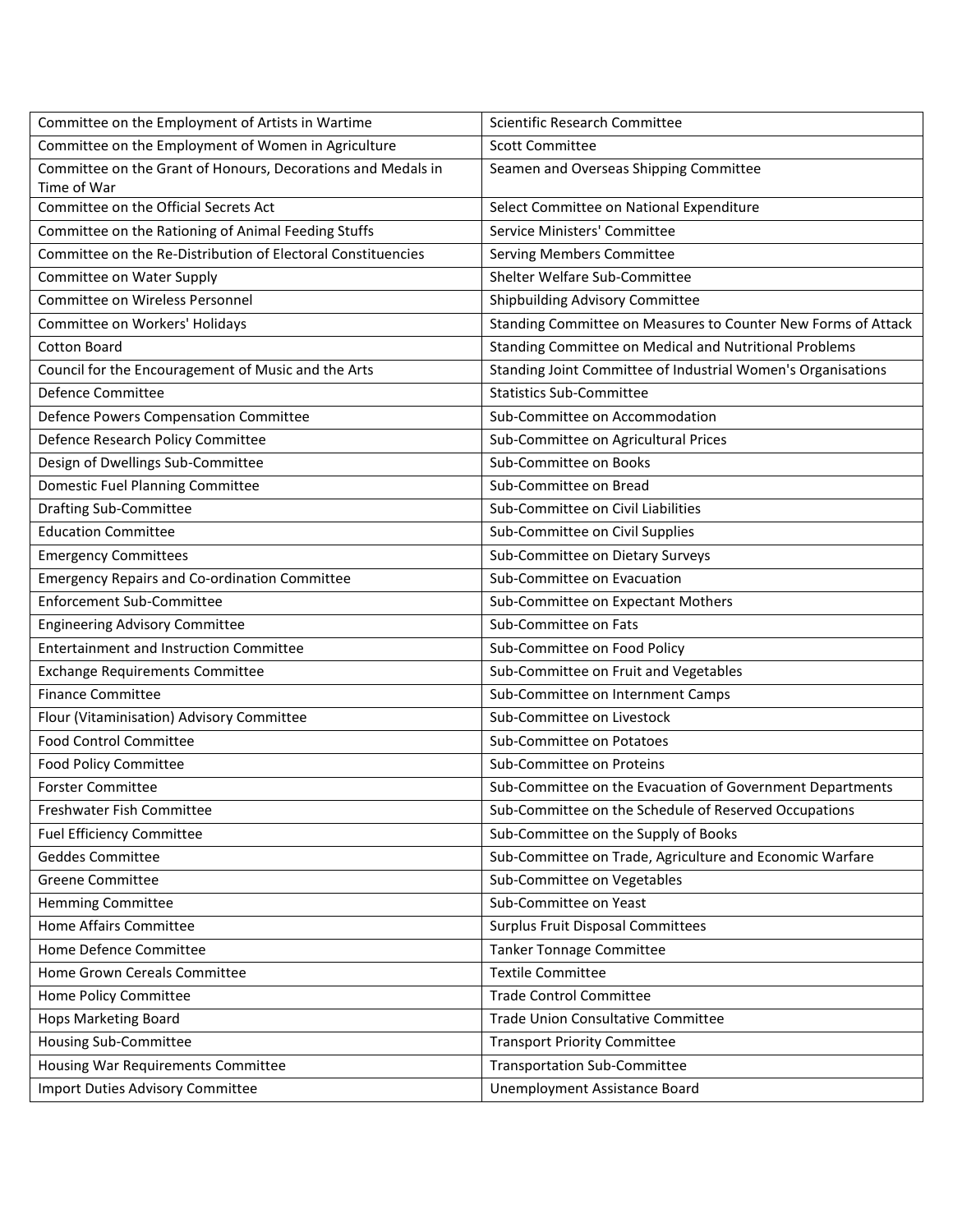| Incendiary Bomb Committee                                       | Unemployment Insurance Statutory Committee |
|-----------------------------------------------------------------|--------------------------------------------|
| Industrial Sub-Committee                                        | Unexploded Bomb Committee                  |
| <b>Information Committee</b>                                    | <b>University Grants Committee</b>         |
| Inter-Departmental Committee                                    | Uthwatt Committee                          |
| Inter-Departmental Committee on Brewing and Distilling          | Venereal Diseases Sub-Committee            |
| Inter-Departmental Committee on Censorship                      | <b>Visiting Committee</b>                  |
| Inter-Departmental Committee on Coal Supplies                   | War Agricultural Executive Committees      |
| Interdepartmental Committee on Compulsory Evacuation            | War Service Grants Advisory Committee      |
| Interdepartmental Committee on Food Prices                      | Wheat Sub-Committee                        |
| Inter-Departmental Committee on Rent Control                    | <b>Wheat Utilisation Committee</b>         |
| Interdepartmental Committee on the Military Training Bill       | White Fish Sub-Committee                   |
| Inter-departmental Committee on the Reception of Children       | Women's Consultative Committee             |
| Overseas                                                        |                                            |
| Inter-Departmental Committee on Utilisation of Home-grown crops | Works and Buildings Committee              |

# <span id="page-5-0"></span>Industry, trade and professional bodies

| Agricultural Research Council                                   | King's Roll National Council                     |
|-----------------------------------------------------------------|--------------------------------------------------|
| Amalgamated Engineering Union                                   | Liaison Officers' Conference                     |
| Association of Directors and Secretaries for Education          | Library Association                              |
| <b>Association of Education Committees</b>                      | London, Midland and Scottish Railway             |
| Association of Headmistresses                                   | Mental Hospital and Institutional Workers' Union |
| Association of Headmistresses of Recognised Preparatory Schools | Miners' Welfare Commission                       |
| Association of Headmistresses of Recognised Private Schools     | Mineworkers Federation of Great Britain          |
| <b>Association of Municipal Corporations</b>                    | <b>Mining Association</b>                        |
| Board of Trade                                                  | <b>National Farmers' Union</b>                   |
| <b>British Employers' Confederation</b>                         | National Farmers' Union of Scotland              |
| <b>British Federation of Master Printers</b>                    | National Federation of Women's Institutes        |
| <b>British Hospitals Association</b>                            | National Federation of Young Farmers' Clubs      |
| <b>British Institute of Management</b>                          | National Union of Agricultural Workers           |
| <b>British Medical Association</b>                              | National Union of Railwaymen                     |
| <b>British Pottery Manufacturers' Association</b>               | National Union of Seamen                         |
| <b>British Pottery Manufacturers' Federation</b>                | <b>National Union of Teachers</b>                |
| <b>British Trades Union Congress</b>                            | <b>National Whitley Council</b>                  |
| <b>Coal Production Council</b>                                  | Newspaper Proprietors Association                |
| <b>Confederation of Employers</b>                               | <b>Pharmaceutical Society</b>                    |
| Co-operative associations                                       | <b>Publishers Association</b>                    |
| <b>Export Council</b>                                           | Railway Clerks' Association                      |
| Federation of British Industries                                | Railway Staff National Council                   |
| <b>Fuel Research Station</b>                                    | Research Association of British Flour-Millers    |
| Fire Brigades Union                                             | Rowett Institute for Nutrition and Health        |
| <b>General Medical Council</b>                                  | Royal Horticultural Society                      |
| <b>General Post Office</b>                                      | Royal Institute of British Architects            |
| Governing Bodies Association                                    | Shipbuilding Employers Federation                |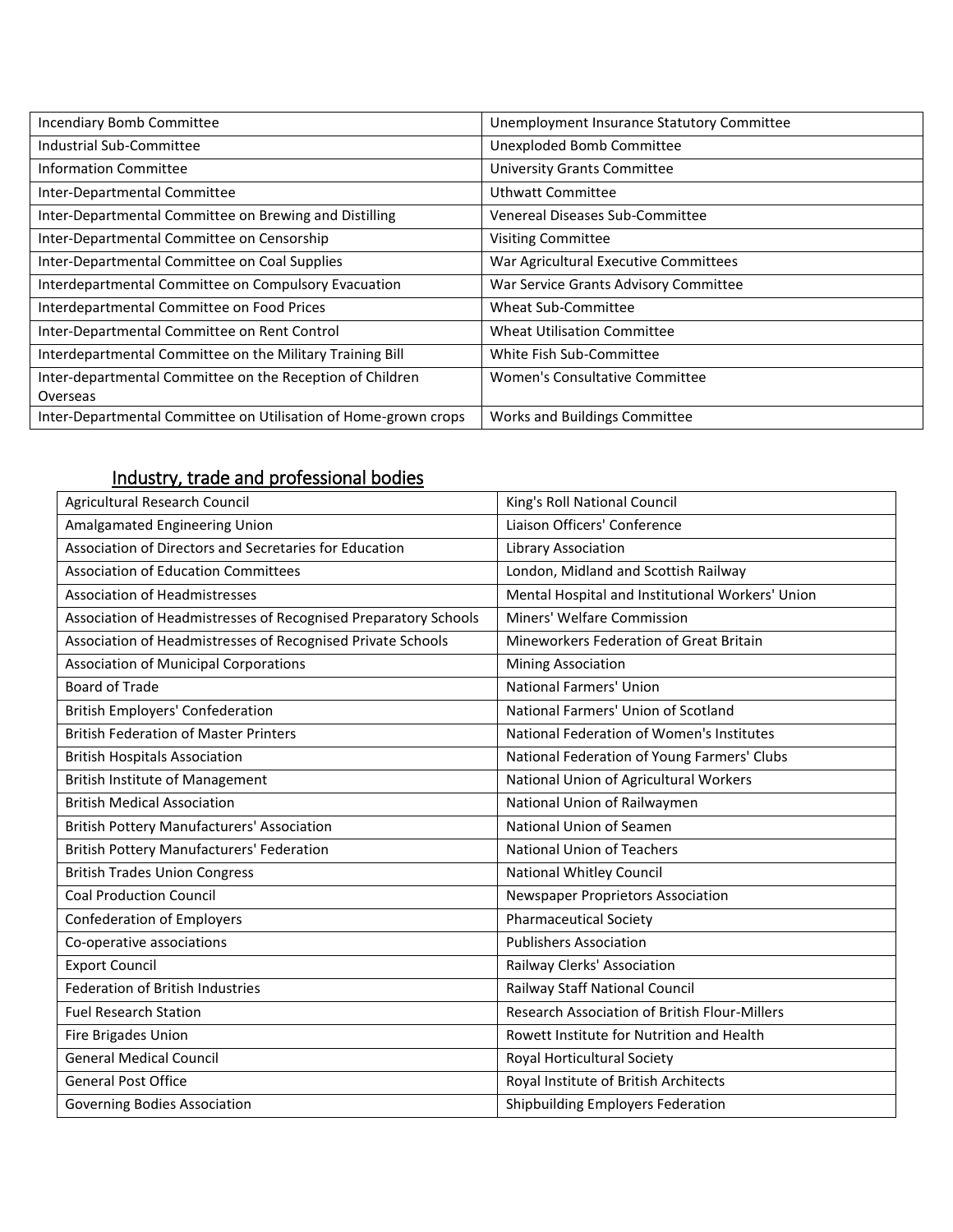| Headmasters' Conference                  | <b>Shipping Committee</b>                        |
|------------------------------------------|--------------------------------------------------|
| <b>Imperial Chemical Industries</b>      | Shipping Information and Home Shipping Committee |
| Import Executive                         | Shop Committee                                   |
| Incorporated Association of Head Masters | Small Pig Keepers' Council                       |
| Independent Schools Association          | Transport and General Workers' Union             |
| Internal Drainage Board                  | <b>Whisky Association</b>                        |
| <b>International Wheat Council</b>       | Women's Co-operative Guild                       |
| International Wheat Union                | Women's Farm and Garden Association              |
| Iron and Steel Trades Confederation      | <b>Workers' Travel Association</b>               |
| Joint Industrial Council                 |                                                  |

### <span id="page-6-0"></span>Societies and political organisations

| <b>Boy Scouts Association</b>                              | No Conscription League                                  |
|------------------------------------------------------------|---------------------------------------------------------|
| Boys' Brigade                                              | Peace Pledge Union                                      |
| <b>Brewers' Society</b>                                    | People's Convention                                     |
| <b>British War Relief Society</b>                          | Pilgrim Trust                                           |
| Children's Country Holiday Fund                            | Queen's Institute of District Nursing                   |
| Church Lads' Brigade                                       | <b>Red Cross</b>                                        |
| <b>Citizens Advice Bureau</b>                              | Rotary Club                                             |
| Council for the Preservation of Rural England              | Royal Automobile Club                                   |
| <b>Economic League</b>                                     | Royal Society                                           |
| <b>Forces Book Club</b>                                    | <b>Salvation Army</b>                                   |
| Free Church Council                                        | Save the Children Fund                                  |
| Friends Ambulance Unit                                     | Sea Cadets                                              |
| <b>Froebel Society</b>                                     | Society for the Protection of Ancient Buildings         |
| <b>Girl Guides</b>                                         | St John Ambulance                                       |
| Holiday Fellowship                                         | The Royal British Legion                                |
| <b>Imperial Fascist League</b>                             | <b>United Nations</b>                                   |
| Invalid Children's Aid Association                         | United Nations Relief and Rehabilitation Administration |
| Irish Republican Army                                      | Waifs and Strays Society                                |
| League of Nations                                          | War Resisters' International                            |
| League of Nations Health Organisation                      | Women's Institute                                       |
| Lister Institute of Preventive Medicine                    | Women's International League for Peace and Freedom      |
| National Association of Boys' Clubs                        | <b>Women's Voluntary Service</b>                        |
| National Council of Social Service                         | Young Men's Christian Association                       |
| <b>National Peace Council</b>                              | Young Women's Christian Association                     |
| National Society for the Prevention of Cruelty to Children | Youth Hostels Association                               |
| National Unemployment Workers Association                  |                                                         |

# <span id="page-6-1"></span>Local government bodies

| <b>Borough Councils</b> | Local Councils                     | <b>Rural District Councils</b>             |
|-------------------------|------------------------------------|--------------------------------------------|
| City Councils           | <b>Local Education Authorities</b> | <b>Rural District Councils Association</b> |